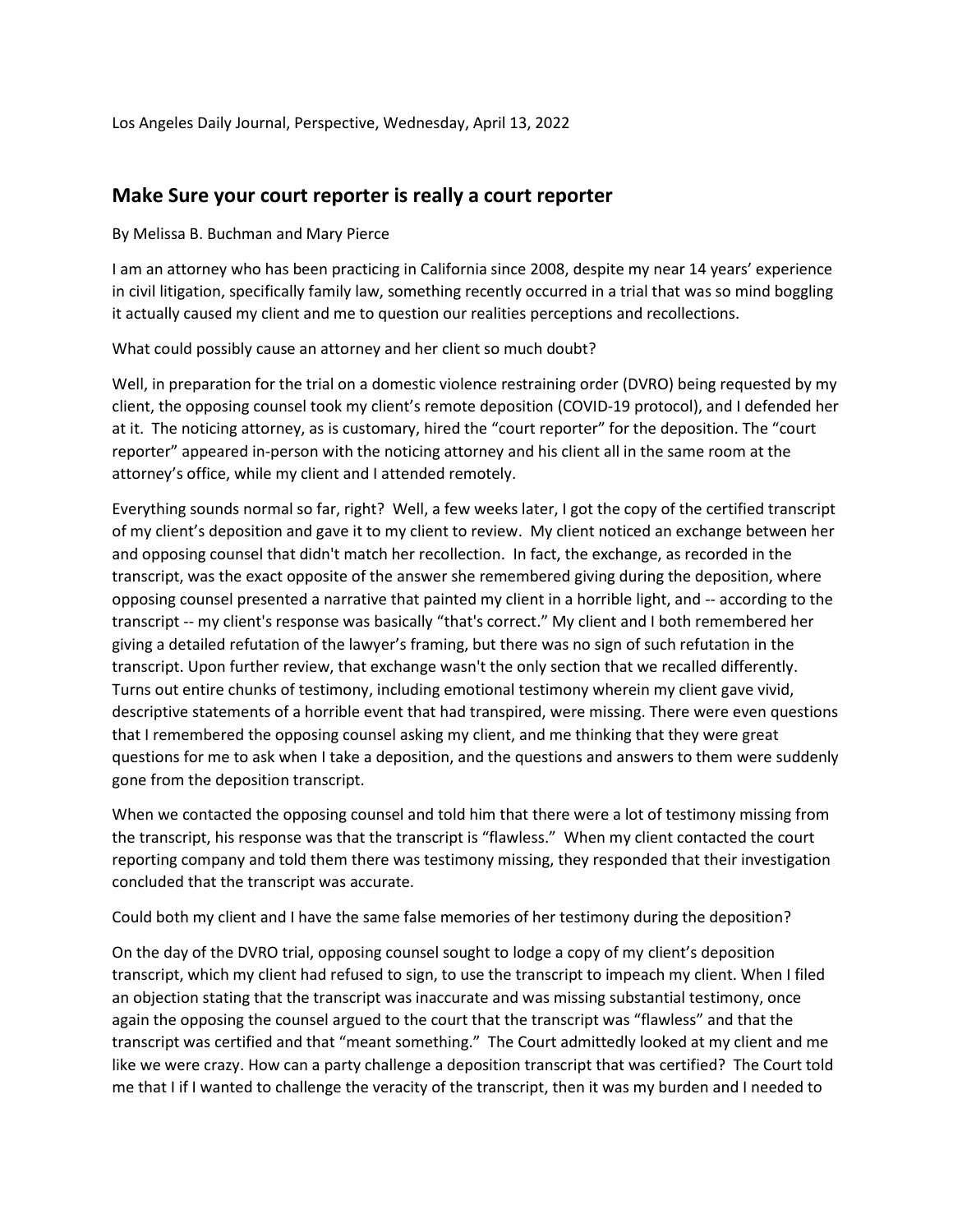subpoena the court reporter and cross-examine the reporter in court. The Court then proceeded with the trial on my client's DVRO. Luckily, the trial did not finish that day and was continued for another three months.

During those three months, my client doggedly perused the mystery of the missing deposition testimony. She demanded that the court reporting company do a further investigation, climbing up the food chain of the company's authority. She requested the audio recording of the deposition, a copy of the reporter's notes, anything that could assist us. All her requests were denied.

Finally, approximately three months later and six days before the return trial date on a DVRO, we received an email from the Director of Operations at said court reporting company confirming what my client and I knew all along:

"Good afternoon... and Melissa –

We have investigated the issue at great length with the additional details you provided were able to determine that there was a missing portion of the transcript produced to the parties...

I have spoken at great length with our quality control manager and I now understand that an error was made when the transcript was originally being formatted and finalized back in September. The missing section of testimony which is included in the amended final transcript was originally written, but was errantly not merged into the transcript as the files were being put together and finalized. The amended final transcript includes an additional 55 pages of testimony beginning on page 242 of the transcript that was produced to the parties in September. The 55 pages will span from page 242/Line 2 to 296/Line 25 of the amended final transcript."

At least an hour of testimony had been missing! Fifty-five pages that should've come between when opposing counsel provided his inaccurate (and maligning) narrative and when my client said "correct." To someone who wasn't at the deposition, the missing testimony wasn't just a seamless omission, it was a damning one. Such a foundational error undermines trust in the entire legal process.

While trying to wrap my head around how 60 minutes of testimony could seamlessly disappear from a deposition transcript, I was put in touch with Mary Pierce, president of the Deposition Reporters Association of California (CalDRA). I learned that the person who presented himself as a "court reporter" for the deposition was, in fact, what is often referred to as a "digital recorder" and not a California-licensed court reporter. Unlike a California CSR, digital recorders are neither licensed by nor subject to the oversight of any regulatory board in California.

A digital recorder simply uses recording equipment to capture proceedings rather than stenography. The agency that hires the digital recorder then sends the recorded proceeding, in short clips, to several different individuals, oftentimes located in foreign countries, for transcription. After a transcriber completes their respective segment, it is returned to the court reporting agency, which then assembles the segments into one transcript.

In my situation, there was an epic failure during the assembly process of the subject deposition transcript, when approximately one hour of recorded questions and answers were omitted collectively from the transcript.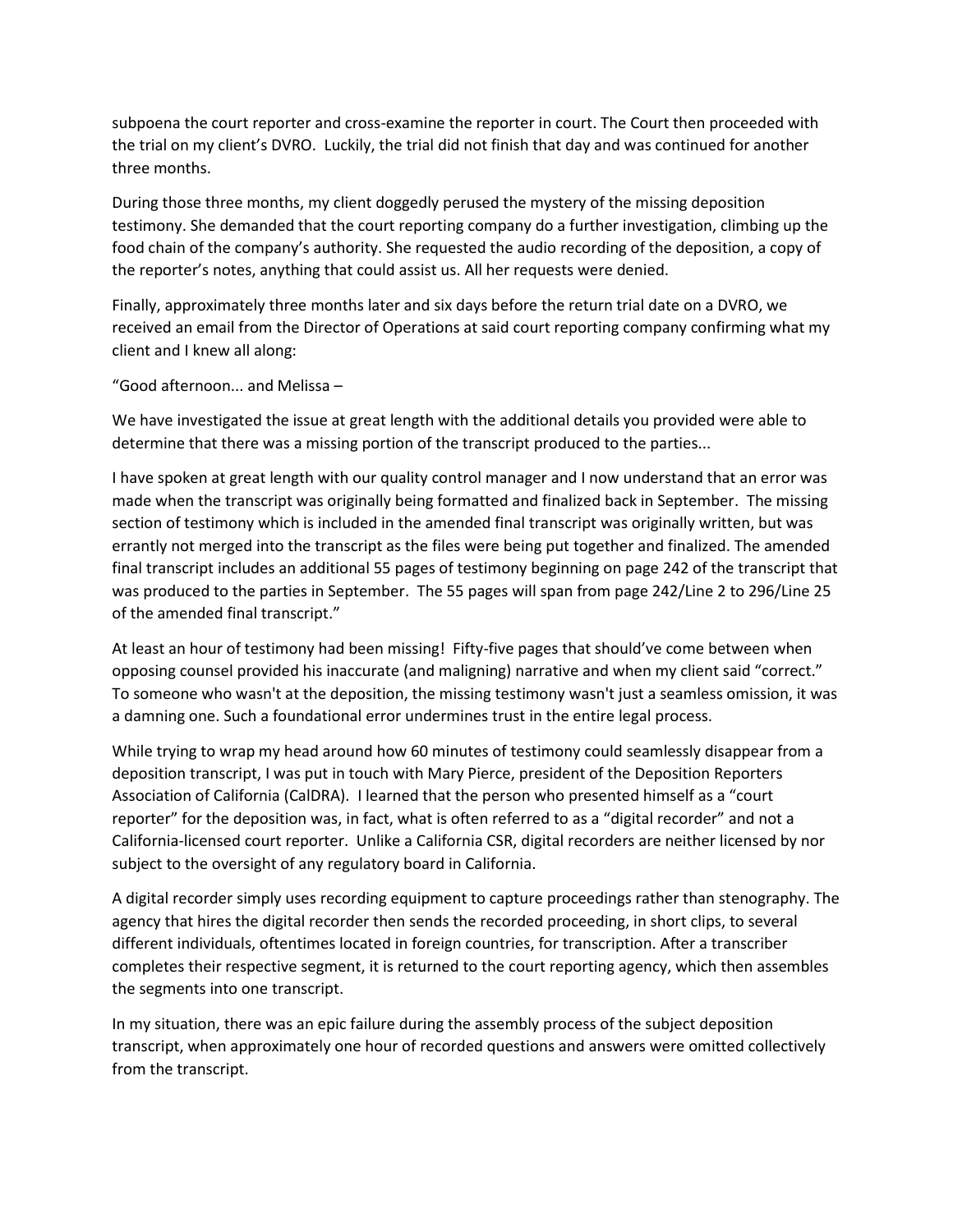In my years of practice in California, I have always retained the services of a stenographic certified shorthand reporter licensed by the state of California for those depositions, which I notice. In fact, in this particular situation, the deposition notice provided that the deposition would be reported by a CSR and I had no reason to think that the "court reporter" who presented himself at the deposition was in fact not a CSR, as I was expecting for the deposition notice. The person who signed off on my transcript was not a licensee and, therefore, is not vested in any legal authority to certify its accuracy.

In fact, this type of transcript does not meet the burden for admissibility at trial without having to lay a foundation. California Code of Civil Procedure 2025 340(m) states, "If no stenographic record of the deposition testimony has previously been made, the party offering an audio or video recording of the testimony under Section 2025.620 shall accompany that order with a stenographic transcript prepared from that recording." The law is clear that when it refers to a stenographic transcript that means it must be prepared by a California-licensed CSR.

Between my client and me, we spent many frustrating hours trying to convince opposing counsel and the court reporting agency that there were problems in the transcript and that the problems needed to be corrected. In my deposition notices, I had always specified that the deposition would be reported by a certified stenographic reporter. I simply added the words "the deposition will be recorded by stenographic means" and never included language that made a licensed stenographer an option.

But, as I mentioned, I did not notice these depositions and the attorney who did, even though he indicated in his notice that the deposition would be recorded by stenographic means, did not think it was a problem to go forward with the deposition when the court reporting company did not send him a CSR because probably, since the deposition was remote, I would never be able to tell that the "court reporter" wasn't actually typing. So I now confirm before my deposition starts, whether I noticed it or not, that the individual who has appeared for my deposition as the court reporter is a certified shorthand reporter in the State of California, as in my is my right. CCP 2025.330 (b) states, "Unless the parties agree or the court orders otherwise, the testimony, as well as any stated objections, shall be taken stenographically. If taken stenographically, it shall be by a person certified pursuant to Article 3 (commencing with Section 8020) of Chapter 13 of Division 3 of the Business and Professions Code."

Furthermore, I am appearing remotely if I am appearing remotely, I look for the letters "CSR," followed by a certification number, and the name of anyone who appears in the role of court reporter and verbally confirm that they are indeed licensed by the State of California. You can even ask to see their license before the deposition starts.

My understanding is that there is currently a very tight supply of duly licensed stenographic reporters in California. As a result, some large court reporting agencies have turned to the use of digital recorders, operated by hourly employees they have solicited through places like Craigslist and trained for a few weeks. Again, there is no testing nor licensing requirement for digital recorders serving in the indispensable role of guardian of the record. There is also no licensure or certification required for the transcriptionist to whom files are sent.

In contrast, licensed stenographic reporters must undergo rigorous training that involves years of schooling and dedicated practice to attain the skill set required to be an accurate and proficient reporter. In addition, they must satisfy state licensing requirements, which include a series of tests for